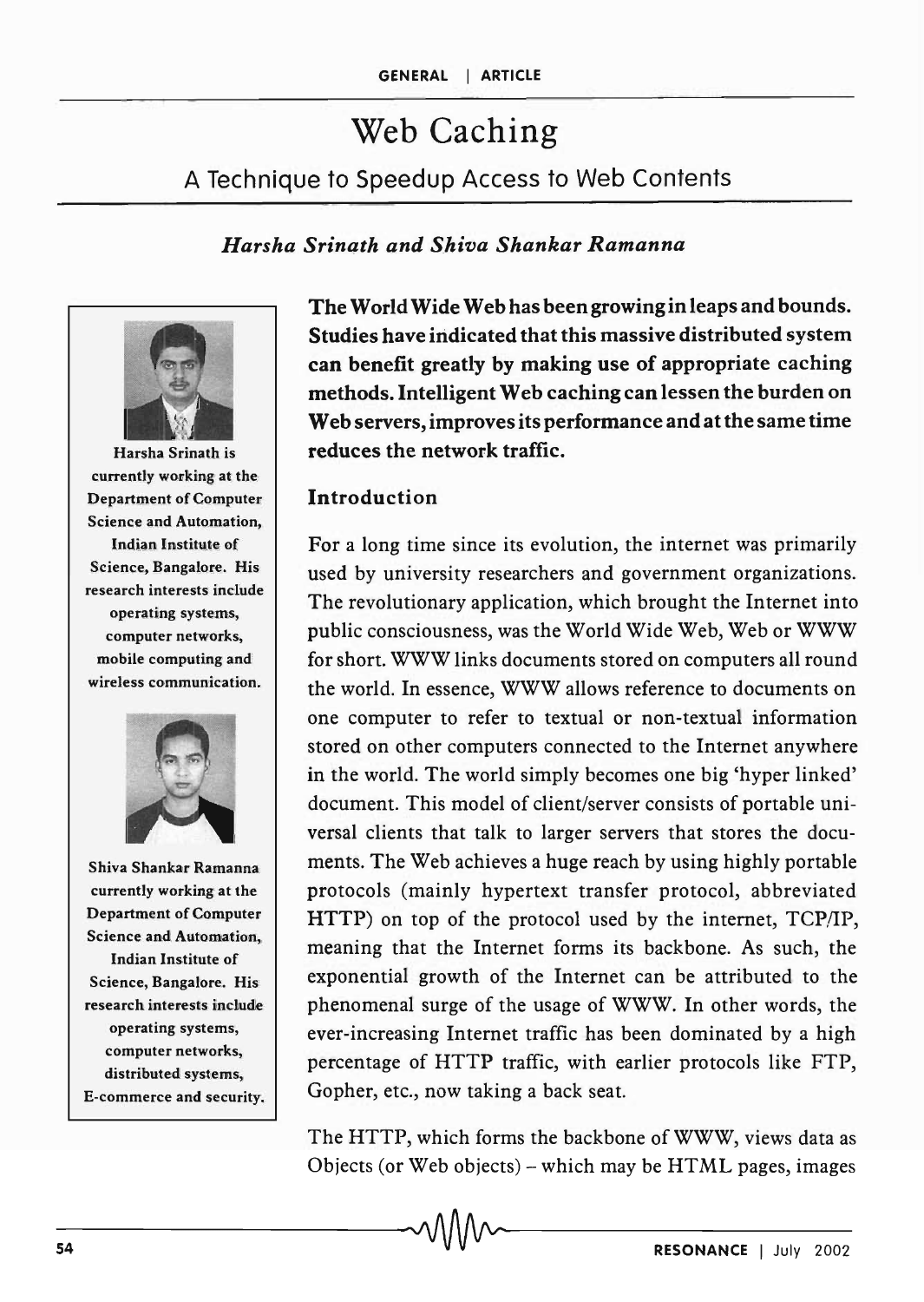and files. Out of billions of Web pages on the Web it has been shown that a few of them are accessed far more frequently than others. The concept of Web cache arose to make use of this unique feature.

A Web cache is a dedicated computer system, which stores frequently accessed Web objects. It will be located within the Internet in order to monitor these Web object requests. On subsequent requests for the same object, the cache delivers the object from its storage rather than passing the request on to the original server. Every Web object changes over time, so each Web object has a lifetime before it becomes 'stale'. Caches determine whether their copy of an object is 'stale' and if so, retrieve a new copy from the origin server. The higher the number of people requesting the same object during its useful life, the more upstream traffic the cache eliminates.

The exponential growth of the WWW can be better understood by looking at the graph of the Internet domain survey host count (Web servers), as shown in *Figure* 1. As the WWW continues its exponential growth (the size of static Web pages increases approximately 15% per month), two of the major problems faced Figure 1. Internet domain by today's Web users are network congestion and server over- survey host count.

Keywords World wide web, data caching, internet traffic, webpage access.



-R-ES-O-N-A-N--C--EI--JU-ly--2-0-0-2-------------~-------------------------------5-5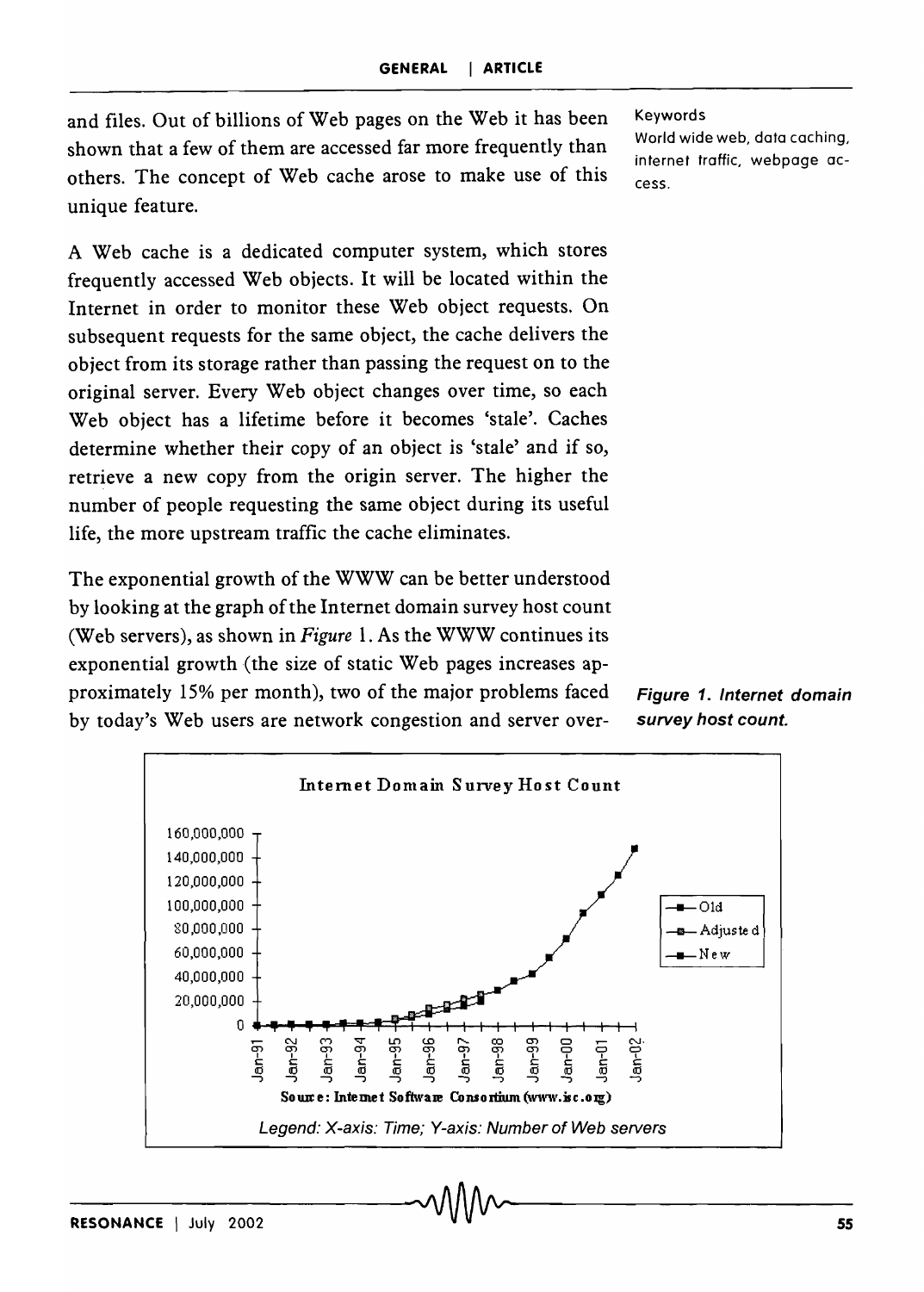If some kind of solution is not found for the problems caused by its rapidly increasing growth, the WWW would become too congested and its entire appeal would eventually be lost.

loading. The rapid growth of the WWW could be attributed to the fact that at least till now, its usage is quite inexpensive, and accessing information is faster using the WWW than using any other means. Also, the WWW has documents that appeal to a wide range of interests, e.g. news, education, medicine, scientific research, sports, entertainment, stock market, travel, shopping, weather, maps, etc.

Although the Internet backbone capacity increases as much as 60% per year, the demand for bandwidth is likely to outstrip supply in the foreseeable future as more and more information services are moved onto the Web. If some kind of solution is not found for the problems caused by its rapidly increasing growth, the WWW would become too congested and its entire appeal would eventually be lost. The unparalleled growth of the Internet in terms of total bytes transferred among hosts, coupled with the sudden dominance of the HTTP protocol, suggest much can be leveraged through Web caching technology. Specifically, Web caching becomes an attractive solution because it represents an effective means for reducing bandwidth demands, improving Web server availability, and reducing network latencies.

# **Functions of a Web Cache**

The main function of a Web cache is to store the frequently accessed Web pages locally thereby making Web access faster. It accumulates the requests and sends a single individual request in their place to the destination server. On acquiring the requested data, it forwards it to the requester, making copies of that data within itself. Browsers retrieve portions of data from the cache rather than directly from the server. Thus, Web caches can help lighten the load on a Web server by reducing the number of incoming requests. However, most Web content providers neither have access nor control on which users or how many users arrive at their site. The cache server needs to sit nearer to the user end than to the Web server end. (Web loadbalancing schemes distribute the incoming load across multiple servers at the Web content provider end.)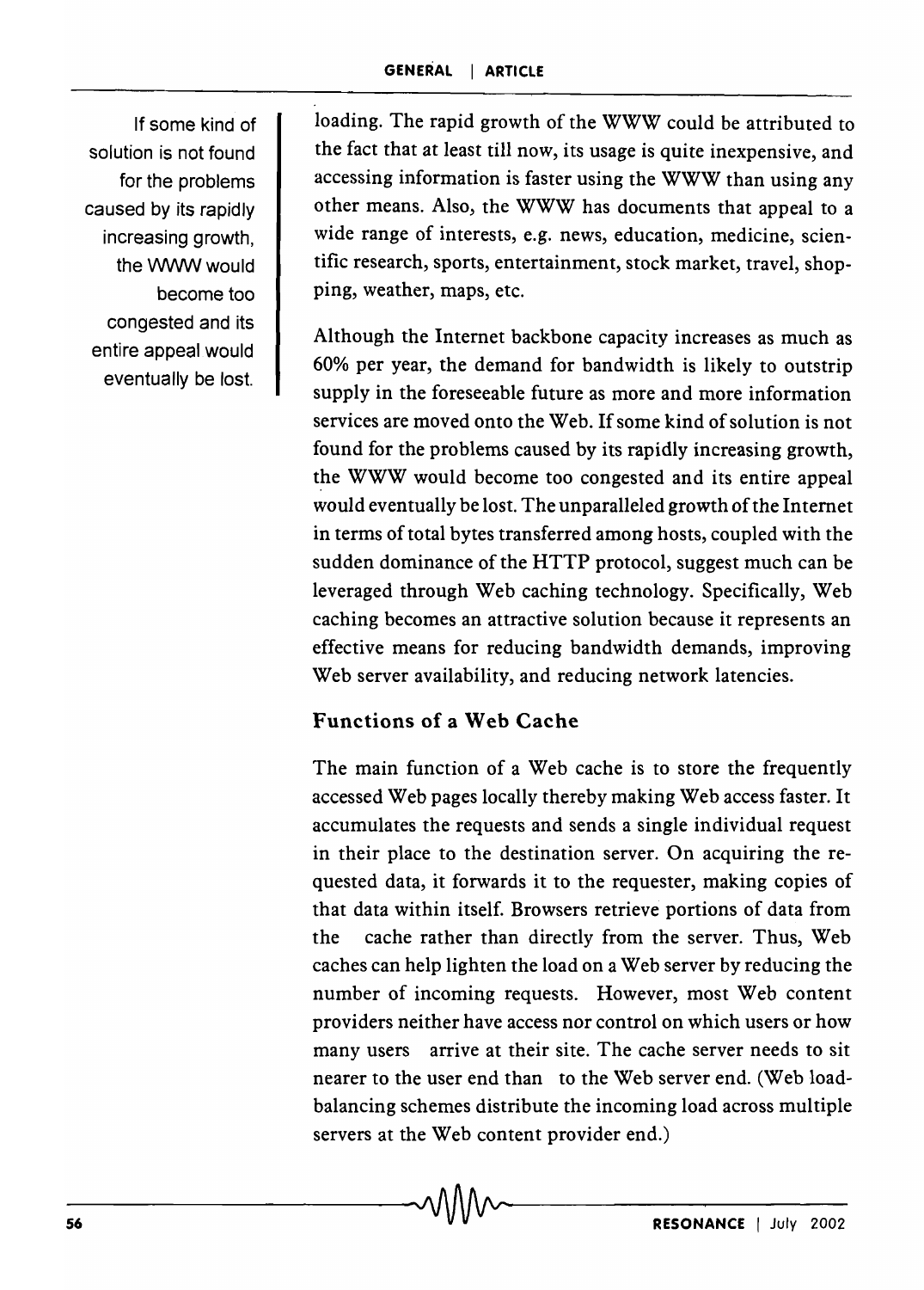In addition to reducing outgoing traffic by bundling duplicate requests from browsers, Web caches act like Web routers, assisting in sending the Web traffic efficiently over a network. While Internet Protocol routing directs low-level traffic (individual IP packets) irrespective of the data contents, Web routing directs application-specific HTTP traffic across the network. Because Web traffic constitutes most of the Internet traffic, improving Web routing can improve the overall performance of the Internet.

Web caching is similar to memory system caching  $-$  a Web cache stores Web resources in anticipation of future requests. However, significant differences between memory caching system and Web caching result from the non-uniformity of Web object sizes, retrieval costs, and cacheability. Once the cache server receives a Web request, it checks its database to see if it has the contents of the requested page stored somewhere. A successful retrieval from the local cache is called a *cache hit*, and an unsuccessful one is called a *cache miss.* In the case of a cache miss, the request is forwarded to the Web server or the next caching point. This server begins its own access to the requested URL. Such a first-time access to a page forces the cache server to contact the origin Web server that hosts the page. The cache server checks to see if the page can be cached, retrieves the data to cache locally, and, at the same time, passes the contents to the client. The user may never realize that the cache is between the client and server except in special circumstances

It is important to distinguish between Web cache and a proxy server as their functions are often misunderstood. Proxy servers serve as an intermediary to place a firewall between network users and the outside world. A proxy server makes the outgoing network connection more secure, but does little to reduce network traffic. Web caches can help lighten the load on a Web server by reducing the number of incoming requests, by storing frequently accessed pages. But if the required Web page is found on the proxy server, then this proxy server in now acting as the Web server. But it still has other functions to perform, like maintaining the firewall. The caching technique or architecture

In addition to reducing outgoing traffic by bundling duplicate requests from browsers, Web caches act like Web routers, assisting in sending the Web traffic efficiently over a network.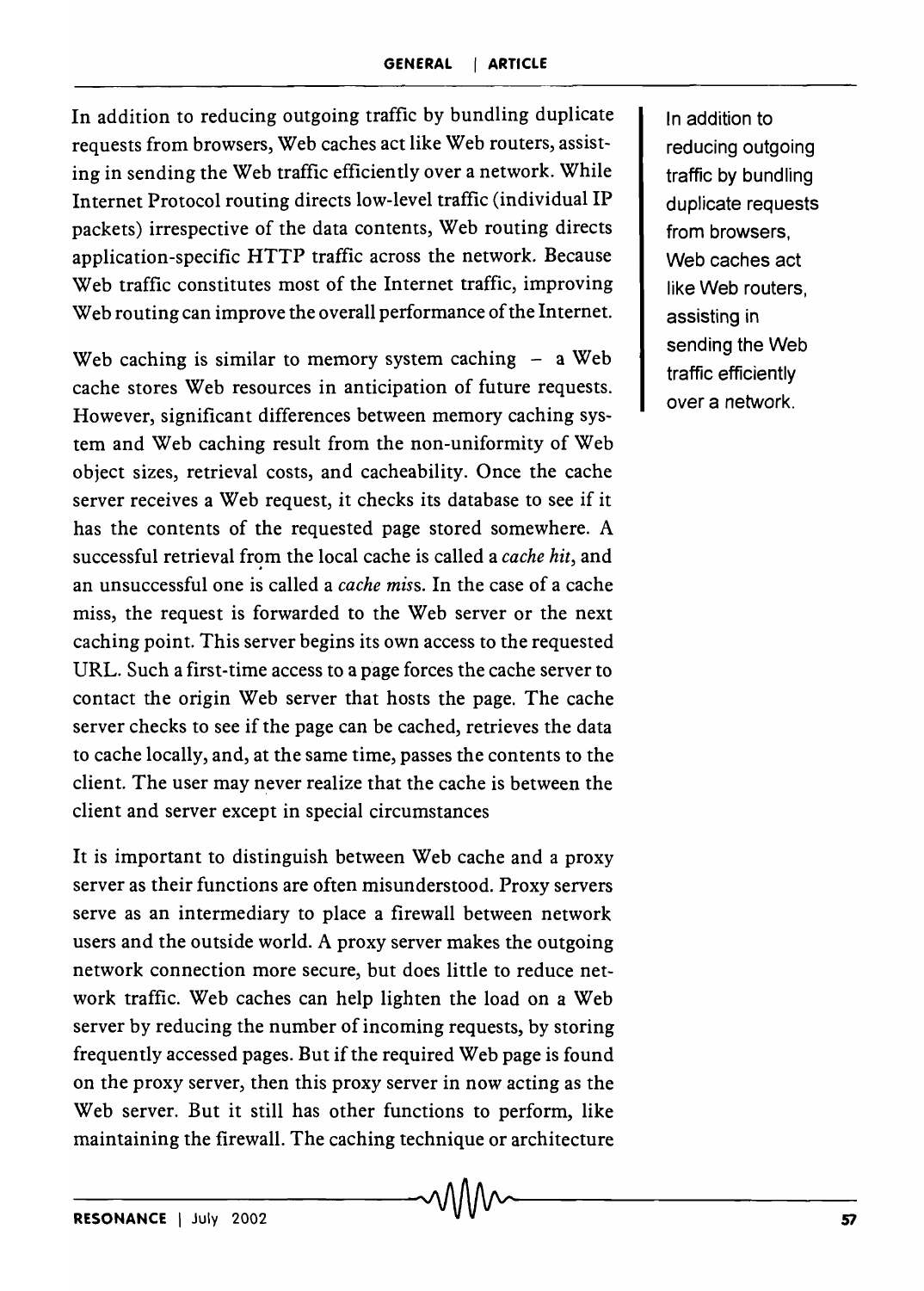**Statistically** speaking, a Web cache could eliminate at least 30% of the Web traffic that would normally be going out over a wide area network.

usually used on a proxy server is proxy caching. But this is not a must) meaning a proxy server can be using a transparent caching mechanism, as will be explained later.

The most obvious beneficiary of Web caching is the user, who avoids some traffic snarls when browsing. The network administrator and the remote Web site also benefit. According to the National Laboratory for Applied Network Research (NLANR), large caches with lots of clients may field as many as 50% of the hits that would otherwise travel through a network individually to the origin site. A typical cache could easily field about 30% of the intended hits, says the NLANR's 1996 research. Thus, statistically speaking, a Web cache could eliminate at least 30% of the Web traffic that would normally be going out over a wide area network (WAN).

The bandwidth between institutional networks and regional ISP (Internet Service Provider) and that between transoceanic and regional networks plays a vital part in the Web traffic. Web caching reduces this bandwidth consumption, thereby decreases network traffic and lessens network congestion. Overloaded Web servers and congested exchange points are the main reason for Web latency. Caching reduces access latency due to two reasons:

a. Frequently accessed documents are fetched from nearby cache servers instead of remote data servers, minimizing the transmission delay.

b. Because of the reduction in network traffic, those documents not cached can also be retrieved relatively faster than without caching due to less congestion along the path and less workload at the server.

If the remote server is not available due to the remote server's crash or network partitioning, the client can obtain a cached copy at the cache server. Thus, the robustness of the Web service is enhanced.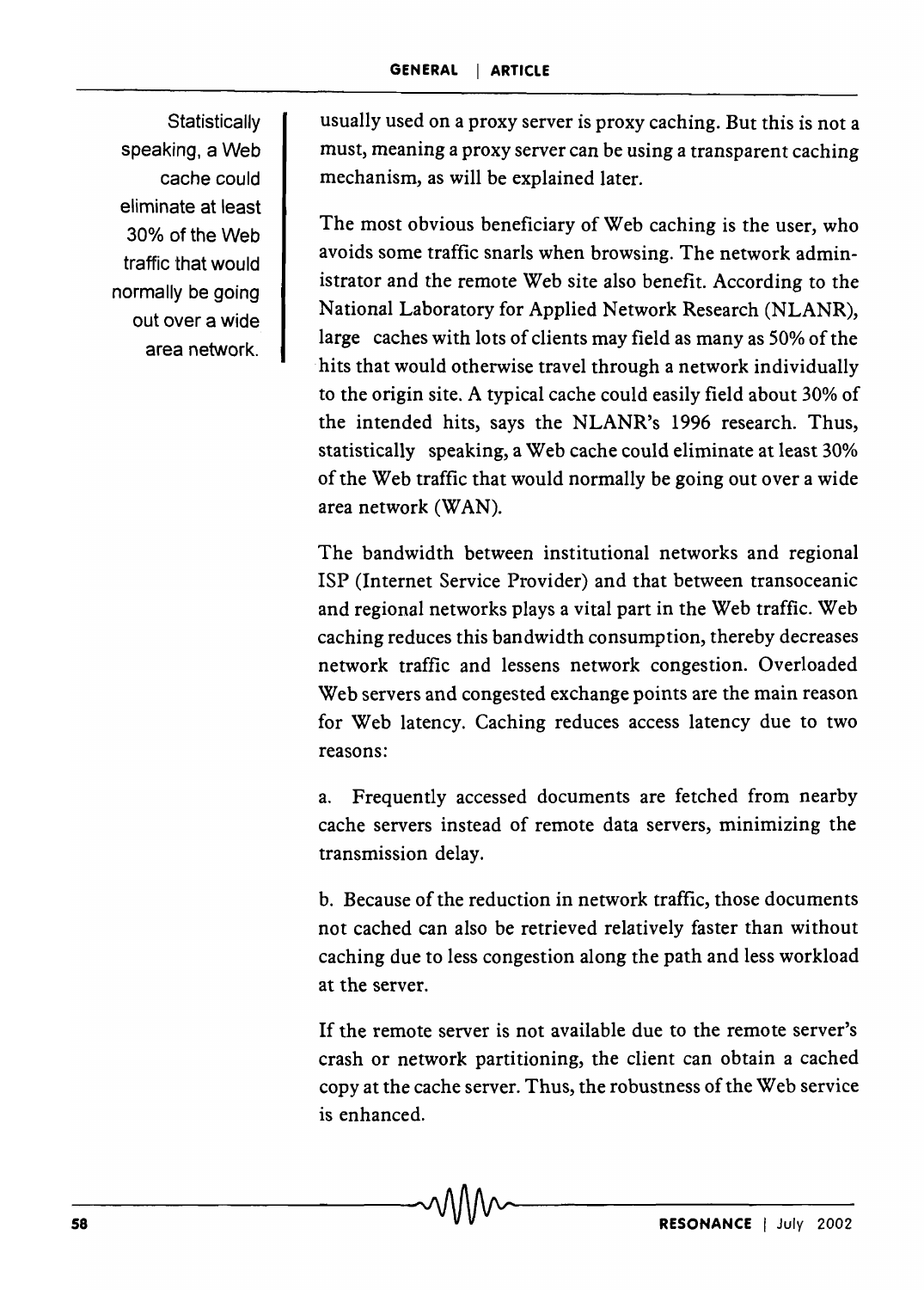

Web caching reduces the workload of the remote Web server by disseminating data among the cache servers over the wide area network. This conserves the Web server resources. Furthermore, a group of caches co-operating with each other in terms of serving each other's requests and making storage decisions result in a powerful paradigm to improve cache effectiveness. An added bonus of making use of Web caching is that network administrators and network analysts get a chance to analyze an organization's usage patterns.

The main disadvantage is that a client might be looking at stale data due to the lack of proper cache server updating. The access latency may increase in the case of a cache miss due to the extra cache server processing. Hence, cache hit rate should be maximized and the cost of a cache miss should be minimized when designing a caching system.

A single cache server is always a bottleneck. A limit has to be set for the number of clients a cache server can serve. An efficiency lower bound (i.e. the cache system ought to be at least as efficient as using direct contact with the remote servers) should also be enforced. The reliability of the system can go down since single

Figure 2. Web caching architecture - a possible chain of caches in the WWW through which a request and responses might flow. Starting in a browser, Web request can travel through multiple caching systems on its way to the origin server. At any point in the sequence a response can be sent if the request matches a valid copy of the requested data in the cache.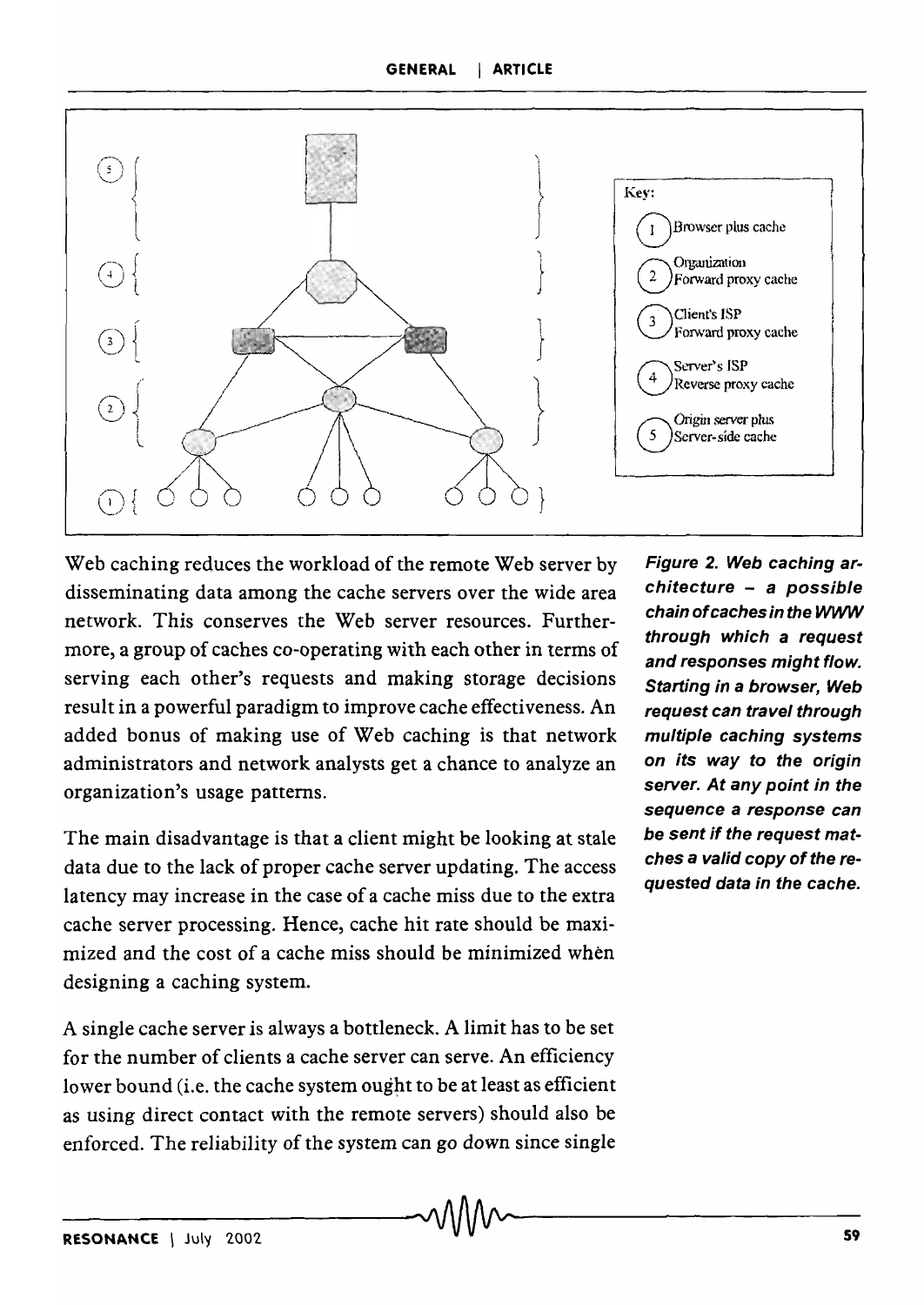The performance of a Web cache system depends on the size of its client community; the bigger the user community, the higher is the probability that a cached document (previously requested) will soon be requested again.

cache server is a single point of failure. Using a cache server will reduce the hits on the original remote server, which might disappoint a lot of information providers, since they cannot maintain a true log of the hits to their pages. Hence, they might decide not to allow their documents to be cacheable. Finally, the caching of dynamic objects may sometimes increase the overheads as it may require user authentications.

Web caching originally began as a single-server system that contained all the data of the cache. In this *Single Level Architecture,* a single server runs out of disk space to store the requested pages or cannot process the incoming requests fast enough. With reference to *Figure* 2, we can see three client browsers connected to one organization forward cache. An improvement over this method would be to have more than one Cache servers running and cooperating at a particular level called the *Parallel and Load balancing Architecture.* This is illustrated in *Figure 2,*  wherein we see the Client's ISP Forward proxy caches cooperating among themselves at level three. *Multi Level Architecture*  caching works almost like the single-cache servers. Here, if there is a cache miss at one server level, the request is propagated up to the next higher level to see if that cache contains the data. Only when the request hits the top level and still encounters a cache miss will the cache server go directly to the origin Web site to retrieve the data. This is illustrated in *Figure* 2, wherein we have shown a multilevel hierarchy consisting of five levels.

The performance of a Web cache system depends on the size of its client community; the bigger the user community, the higher is the probability that a cached document (previously requested) will soon be requested again. A caching architecture should provide the paradigm for proxies to cooperate efficiently with each other.

# Cache Placement or Deployment

Caching could be done at various locations and network points: near the content consumer (consumer-oriented), near the con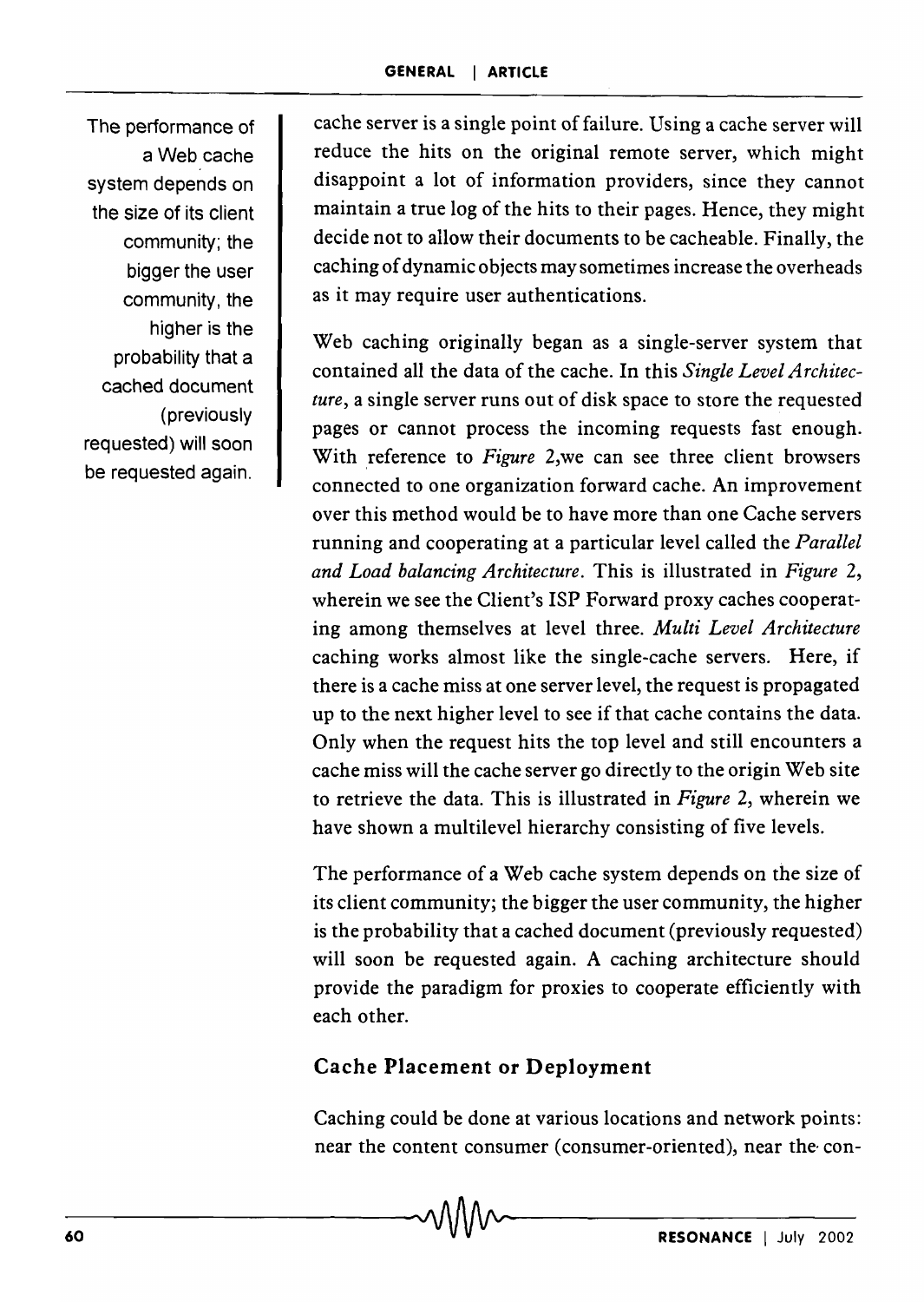tent provider (provider-oriented), and at strategic points in the network, based on user access patterns and network topology.

Positioning caches near the client, as in proxy caching has the advantage of leveraging one or more caches to a user community. If those users tend to access the same kind of content, this placement strategy improves response time by being able to serve requests locally.

Caches positioned near or maintained by the content provider, on the other hand, improve access to a logical set of content. This type of cache deployment can be critical to delay-sensitive content such as audio or video. Positioning caches near or on behalf of the content provider allows that provider to improve the scalability and availability of content.

The use of both consumer-oriented and provider-oriented caching techniques is perhaps the most powerful and effective approach, since it combines the advantages of both while lowering the disadvantages of each.

The last approach is the dynamic deployment of caches at network choke points. Although it would seem to provide the most flexible type of cache coverage, it is still a work in progress and, to the best of the authors' knowledge, there have not been any performance studies demonstrating its benefits. The dynamic deployment technique also raises important questions about the administrative control of these caches.

Finally, a discussion about cache deployment would not be complete without noting the capabilities of browsers to do caching on a per-user basis using the local file system. Obviously, while browser caching is useful for a given user, it does not aid in the global reduction of bandwidth or decline in average network latency for common Web projects.

# Conclusion

As it is with any evolving technology, Web caching techniques are changing rapidly, especially being of interest to both the Caches positioned near or maintained by the content provider improve access to a logical set of content. This type of cache deployment can be critical to delaysensitive content such as audio or video.